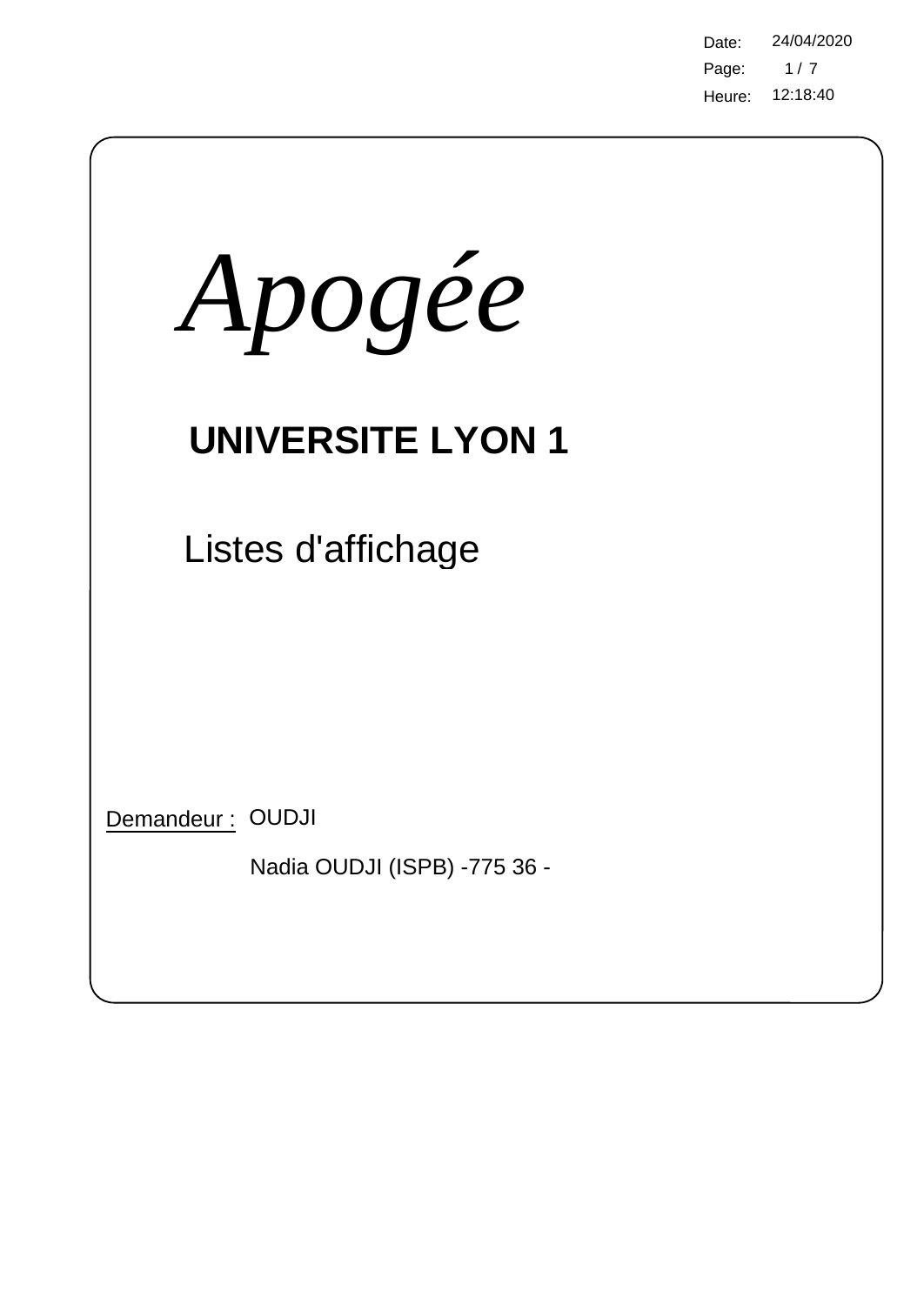2 7 Page: Date: 24/04/2020

# LISTE D'AFFICHAGE

**Date 15/05/2020 Horaires : 9h00 à 11h00 Durée : 2h00 :** Epreuve: PHL230P1

UE2.8 Ecrit Examen Terminal Salle : EXAMENDIST EXAMEN Bâtiment :

DISTANCIEL

SIDES

**Durée:** 

| N° Place Nom   |                      | Prénom           | N° Etudiant |  |
|----------------|----------------------|------------------|-------------|--|
| 1.             | ABBAD EL ANDALOUSSI  | <b>AIDA</b>      | 11702932    |  |
| $\overline{2}$ | <b>ABERKANE</b>      | <b>HUGO</b>      | 11802379    |  |
| 3              | <b>AHANOU</b>        | <b>KOMI</b>      |             |  |
| 4              | <b>ALCANTARA</b>     | <b>MARINA</b>    | 11707927    |  |
| 5              | <b>ARFAOUI</b>       | <b>MANEL</b>     | 11701740    |  |
| 6              | <b>ARMELLIE</b>      | <b>ELINA</b>     | 11701233    |  |
| 7              | <b>AUBLANC</b>       | <b>ELODIE</b>    | 11701625    |  |
| 8              | <b>AZOULAY</b>       | <b>JEREMIE</b>   | 11704324    |  |
| 9              | <b>AZOULAY</b>       | <b>NELLY</b>     | 11703124    |  |
| 10             | <b>BACHELARD</b>     | <b>BENJAMIN</b>  | 11900101    |  |
| 11             | <b>BADOR</b>         | <b>DOMITILLE</b> | 11605145    |  |
| 12             | <b>BADR</b>          | <b>CORINE</b>    | 11701294    |  |
| 13             | <b>BAEZA</b>         | <b>CHLOE</b>     | 11801296    |  |
| 14             | <b>BAGHDASSARIAN</b> | <b>MAXIME</b>    | 11702756    |  |
| 15             | <b>BALAY</b>         | <b>VICTOIRE</b>  | 11705119    |  |
| 16             | <b>BANSAC</b>        | <b>ALICE</b>     | 11803433    |  |
| 17             | <b>BANZET</b>        | <b>ELODIE</b>    | 11703317    |  |
| 18             | <b>BARRIERE</b>      | <b>LEA</b>       | 11907886    |  |
| 19             | <b>BARRIEU</b>       | <b>AMAIA</b>     | 11712861    |  |
| 20             | <b>BEN ASHUR</b>     | <b>SHADAN</b>    | 11404369    |  |
| 21             | <b>BEN RIYENE</b>    | <b>LINA</b>      | 11702011    |  |
| 22             | <b>BENICHOU</b>      | <b>ROMANE</b>    | 11900661    |  |
| 23             | <b>BENTAHER</b>      | <b>HICHAM</b>    | 11702557    |  |
| 24             | <b>BINOIST</b>       | <b>MAELENN</b>   | 11713275    |  |
| 25             | <b>BLANC</b>         | <b>ARNO</b>      | 11702237    |  |
| 26             | <b>BODIMENT</b>      | REMI             | 11925209    |  |
| 27             | <b>BOHE</b>          | <b>MANON</b>     | 11900301    |  |
| 28             | <b>BOINET</b>        | <b>MERYL</b>     | 11713287    |  |
| 29             | <b>BON</b>           | <b>OCEANE</b>    | 11702179    |  |
| 30             | <b>BONAMANT</b>      | <b>MARINE</b>    | 11703808    |  |
| 31             | <b>BONGUE</b>        | <b>SICKE</b>     | 11811281    |  |
| 32             | <b>BONNARD</b>       | <b>EMMY</b>      | 11700530    |  |
| 33             | <b>BONNARD</b>       | <b>SOLENE</b>    | 11800489    |  |
| 34             | <b>BONNET</b>        | <b>ELISA</b>     | 11900121    |  |
| 35             | <b>BONNET</b>        | <b>JEANNE</b>    | 11700450    |  |
| 36             | <b>BORIE</b>         | <b>CHARLIE</b>   | 11704222    |  |
| 37             | <b>BOSSAN</b>        | <b>JULIETTE</b>  | 11700336    |  |
| 38             | <b>BOTTA</b>         | <b>ANTOINE</b>   | 11713229    |  |
| 39             | <b>BOUAOUINA</b>     | <b>ZACHARIA</b>  | 11900081    |  |
| 40             | <b>BOUCHOUCHA</b>    | <b>MERIEM</b>    | 11800571    |  |
| 41             | <b>BOUGUELLI</b>     | <b>DARINE</b>    | 11703653    |  |
| 42             | <b>BOURGEOIS</b>     | <b>PIERRE</b>    | 11900642    |  |
| 43             | <b>BOUSSON</b>       | <b>JEANNE</b>    | 11503966    |  |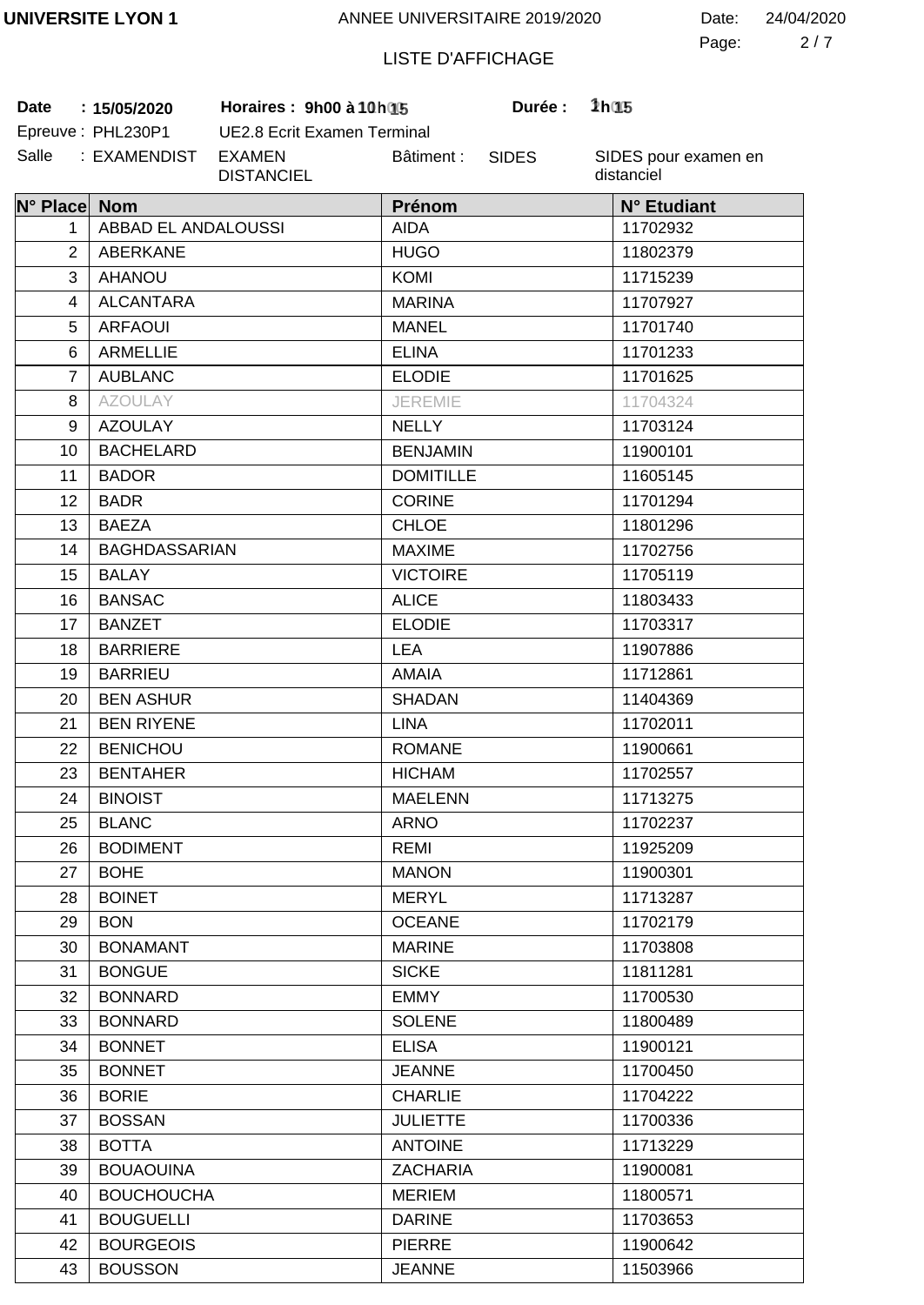3 7 Page: Date: 24/04/2020

# LISTE D'AFFICHAGE

Salle : EXAMENDIST EXAMEN **Date 15/05/2020 Horaires : 9h00 à 11h00 Durée : 2h00**

Epreuve PHL230P1 UE2.8 Ecrit Examen Terminal DISTANCIEL Bâtiment :

SIDES

**Durée:** 

| N° Place Nom |                     | Prénom           | N° Etudiant |
|--------------|---------------------|------------------|-------------|
| 44           | <b>BOUVERESSE</b>   | <b>NICOLAS</b>   | 11700273    |
| 45           | <b>BOVICELLI</b>    | LÉONA            | 11900141    |
| 46           | <b>BRESSON</b>      | <b>PAULINE</b>   | 11700212    |
| 47           | <b>BRUN</b>         | <b>SAMIR</b>     | 11800676    |
| 48           | <b>BRUNEAU</b>      | <b>CYRILLE</b>   | 11802680    |
| 49           | <b>BUI</b>          | <b>FLORENCE</b>  | 11703677    |
| 50           | <b>BUI PHUONG</b>   | VY               | 11505038    |
| 51           | <b>CANET</b>        | <b>HADRIEN</b>   | 11701139    |
| 52           | <b>CAPION</b>       | <b>CONSTANCE</b> | 11802969    |
| 53           | <b>CHABROUX</b>     | <b>ELISA</b>     | 11804275    |
| 54           | <b>CHALMETON</b>    | <b>MAELLE</b>    | 11900403    |
| 55           | <b>CHAMBON</b>      | <b>CORALIE</b>   | 11900501    |
| 56           | <b>CHAPOTET</b>     | <b>MARIETTE</b>  | 11811414    |
| 57           | <b>CHASSON</b>      | <b>PAULINE</b>   | 11900462    |
| 58           | <b>CHAVAREN</b>     | <b>NADEGE</b>    | 11900281    |
| 59           | <b>COLIN</b>        | <b>ENZO</b>      | 11702522    |
| 60           | <b>COMLAN-KOUMI</b> | <b>AIMÉE</b>     | 11600633    |
| 61           | <b>COPIER</b>       | <b>VALENTIN</b>  | 11700183    |
| 62           | <b>CORGIER</b>      | <b>LISA</b>      | 11900561    |
| 63           | <b>COSTAS</b>       | <b>MATHILDE</b>  | 11925022    |
| 64           | <b>COTE</b>         | <b>DONATIEN</b>  | 11800801    |
| 65           | <b>COUDERT</b>      | <b>CHARLOTTE</b> | 11603074    |
| 66           | <b>COUDRAY</b>      | <b>LEO</b>       | 11700562    |
| 67           | <b>COURNOYER</b>    | <b>EMMA</b>      | 11806076    |
| 68           | <b>CUVILLON</b>     | <b>APOLLINE</b>  | 11800727    |
| 69           | <b>D'ALESSANDRO</b> | <b>MARIE</b>     | 11703589    |
| 70           | <b>DAHBI</b>        | <b>KAMAL</b>     | 11705020    |
| 71           | <b>DAYDE</b>        | <b>ANAIS</b>     | 11700170    |
| 72           | <b>DECHASSE</b>     | <b>CLEMENCE</b>  | 11908809    |
| 73           | <b>DELFOUR</b>      | <b>BENEDICTE</b> | 11806650    |
| 74           | DELHOMMEAU          | <b>JULIE</b>     | 11800238    |
| 75           | <b>DELORT</b>       | <b>MARINE</b>    | 11800397    |
| 76           | <b>DELOUCHE</b>     | <b>MAXENCE</b>   | 11605143    |
| 77           | <b>DERESSE</b>      | <b>PIERRE</b>    | 11704774    |
| 78           | <b>DESCOUT</b>      | <b>TANGUY</b>    | 11712632    |
| 79           | <b>DESRICHARD</b>   | <b>CAMILLE</b>   | 11700840    |
| 80           | <b>DIGAS</b>        | CHLOÉ            | 11900041    |
| 81           | <b>DOLMAZON</b>     | <b>FAUSTINE</b>  | 11909732    |
| 82           | <b>DRIDI</b>        | <b>SARAH</b>     | 11702090    |
| 83           | DROUIN--BONNET      | <b>ARTHUR</b>    | 11702058    |
| 84           | <b>DUFOURT</b>      | <b>CANDICE</b>   | 11704380    |
| 85           | <b>DUMONT</b>       | <b>KILIAN</b>    | 11705270    |
| 86           | <b>DUPREY</b>       | <b>SEBASTIEN</b> | 11800966    |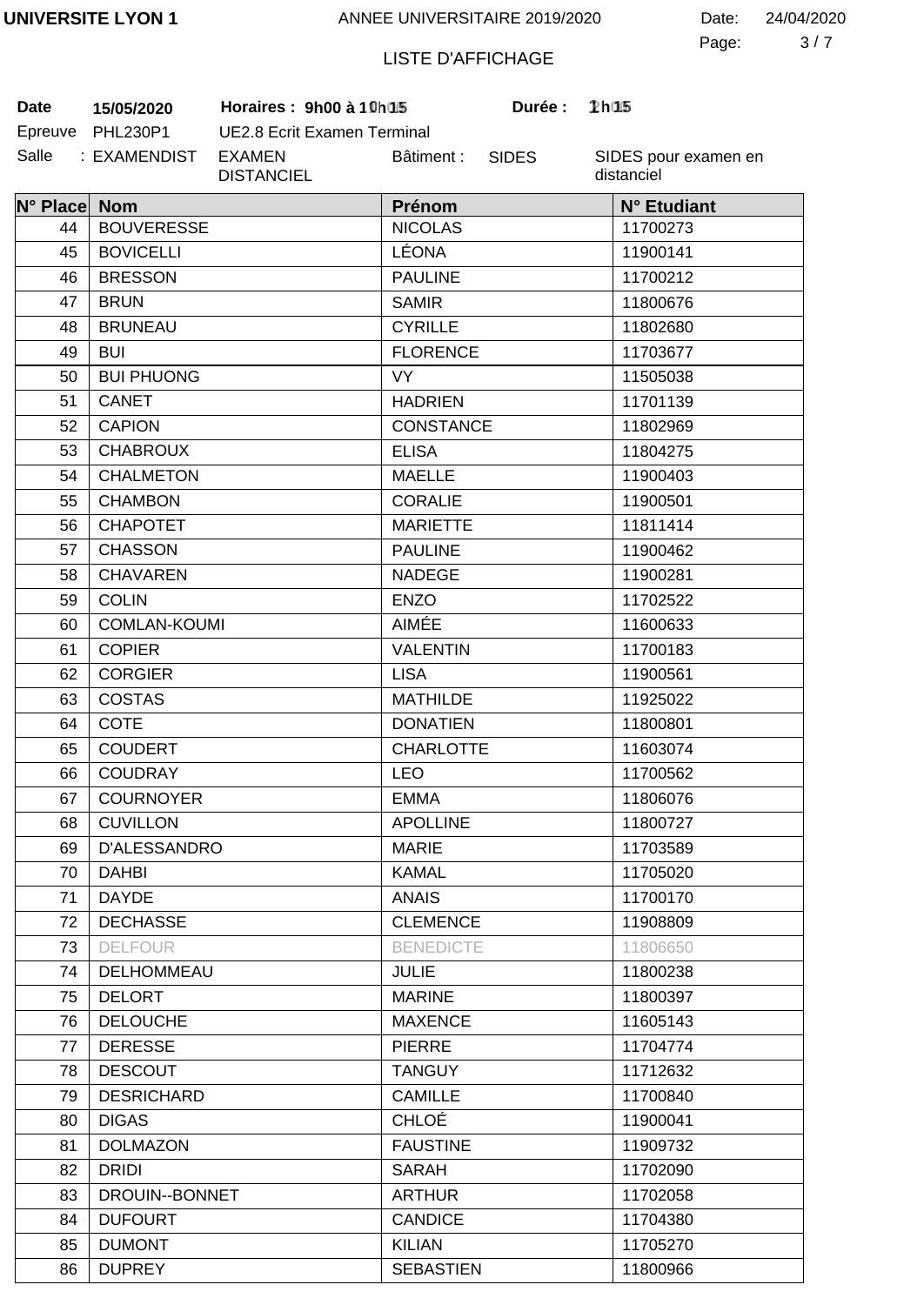4 7 Page: Date: 24/04/2020

# LISTE D'AFFICHAGE

**Date 15/05/2020 Horaires : 9h00 à 11h00 Durée : 2h00**

| Date    | 15/05/2020      |  |  |
|---------|-----------------|--|--|
| Epreuve | <b>PHL230P1</b> |  |  |
| Salle   | : EXAMENDIST    |  |  |

UE2.8 Ecrit Examen Terminal EXAMEN DISTANCIEL Bâtiment :

SIDES

**Durée:** 

| N° Place Nom |                                    | Prénom                      | N° Etudiant |
|--------------|------------------------------------|-----------------------------|-------------|
| 87           | <b>EL BERMIL</b>                   | <b>ANISSA</b>               | 11702730    |
| 88           | <b>EL BIYAALI</b>                  | <b>SANIA</b>                | 11501883    |
| 89           | <b>EL BOURI</b>                    | <b>KAIS</b>                 | 11603924    |
| 90           | <b>EL HAMRI</b>                    | ABDESSAMAD                  | 11900161    |
| 91           | <b>ELONGA</b>                      | <b>LODI</b>                 | 11804248    |
| 92           | <b>EMMANUEL</b>                    | <b>MARINA</b>               | 11701000    |
| 93           | <b>EYNAUD</b>                      | <b>EMMA</b>                 | 11802373    |
| 94           | <b>FALCIONI</b>                    | <b>GWLADYS</b>              |             |
| 95           | <b>FANTINO</b>                     | <b>LOUIS</b>                | 11702117    |
| 96           | <b>FAVROT</b>                      | <b>PAULINE</b>              | 11705448    |
| 97           | FAYARD                             | <b>MATHILDE</b>             |             |
| 98           | <b>FERRUIT</b>                     | <b>FELIX</b>                | 11701850    |
| 99           | <b>FITOUSSI</b>                    | <b>LEA</b>                  | 11703545    |
| 100          | <b>FLORI</b>                       | <b>CLEMENT</b>              | 11900201    |
| 101          | <b>FORAT</b>                       | <b>MARIE</b>                | 11702147    |
| 102          | <b>FORAY</b>                       | <b>LEA</b>                  | 11702734    |
| 103          | <b>FOULON</b>                      | <b>ALIXE</b>                | 11703984    |
| 104          | <b>FRACHON</b>                     | <b>CHLOE</b>                | 11701952    |
| 105          | <b>FRANC</b>                       | <b>VICTOR</b>               | 11925198    |
| 106          | <b>GARNIER DE LABAREYRE</b>        | <b>CLAUDIA</b>              | 11801617    |
| 107          | <b>GENANS</b>                      | <b>VICTOR</b>               | 11507728    |
| 108          | <b>GIROUD</b>                      | <b>MARGAUX</b>              | 11900381    |
| 109          | GIROUD--BEAULIEU                   | <b>MATTHIEU</b>             | 11700733    |
| 110          | <b>GOLL</b>                        | <b>AMANDINE</b>             | 11900221    |
| 111          | <b>GOUPY</b>                       | <b>MARTIN</b>               | 11714448    |
| 112          | <b>GOUTTEFANGEAS</b>               | <b>CAMILLE</b>              |             |
| 113          | <b>GRANDJEAN</b>                   | <b>LOLA</b>                 |             |
| 114          | <b>GRASSET</b>                     | <b>MARIANNE</b>             | 11925239    |
| 115          | GREUZARD                           | <b>NATHAN</b>               | 11703476    |
| 116          | <b>GUICHARD</b>                    | <b>MANON</b>                | 11900602    |
| 117          | <b>GUIGON</b>                      | <b>PAULINE</b>              | 11801389    |
| 118          | <b>GUILLAUD</b><br><b>PENELOPE</b> |                             | 11802873    |
| 119          | <b>GULSEVEN</b><br><b>ENES</b>     |                             | 11800941    |
| 120          | <b>HAFFENMEYER</b>                 | <b>STANISLAS</b>            |             |
| 121          | <b>HAMON</b>                       | <b>CAPUCINE</b><br>11900441 |             |
| 122          | <b>HEMMANI</b>                     | <b>NADA</b>                 | 11812500    |
| 123          | HO                                 | <b>AURORE</b>               |             |
| 124          | <b>HOUSEAUX</b>                    | <b>LUCILE</b><br>11704959   |             |
| 125          | <b>HUGUES</b>                      | <b>BASTIEN</b>              |             |
| 126          | <b>HULALKA</b>                     | <b>ANAIS</b><br>11900261    |             |
| 127          | <b>HYLEBOS</b>                     | <b>AUDRAN</b><br>11702249   |             |
| 128          | <b>IMBERT</b>                      | <b>MELINE</b><br>11701719   |             |
| 129          | <b>JACOB</b>                       | <b>KILLIAN</b>              | 11801700    |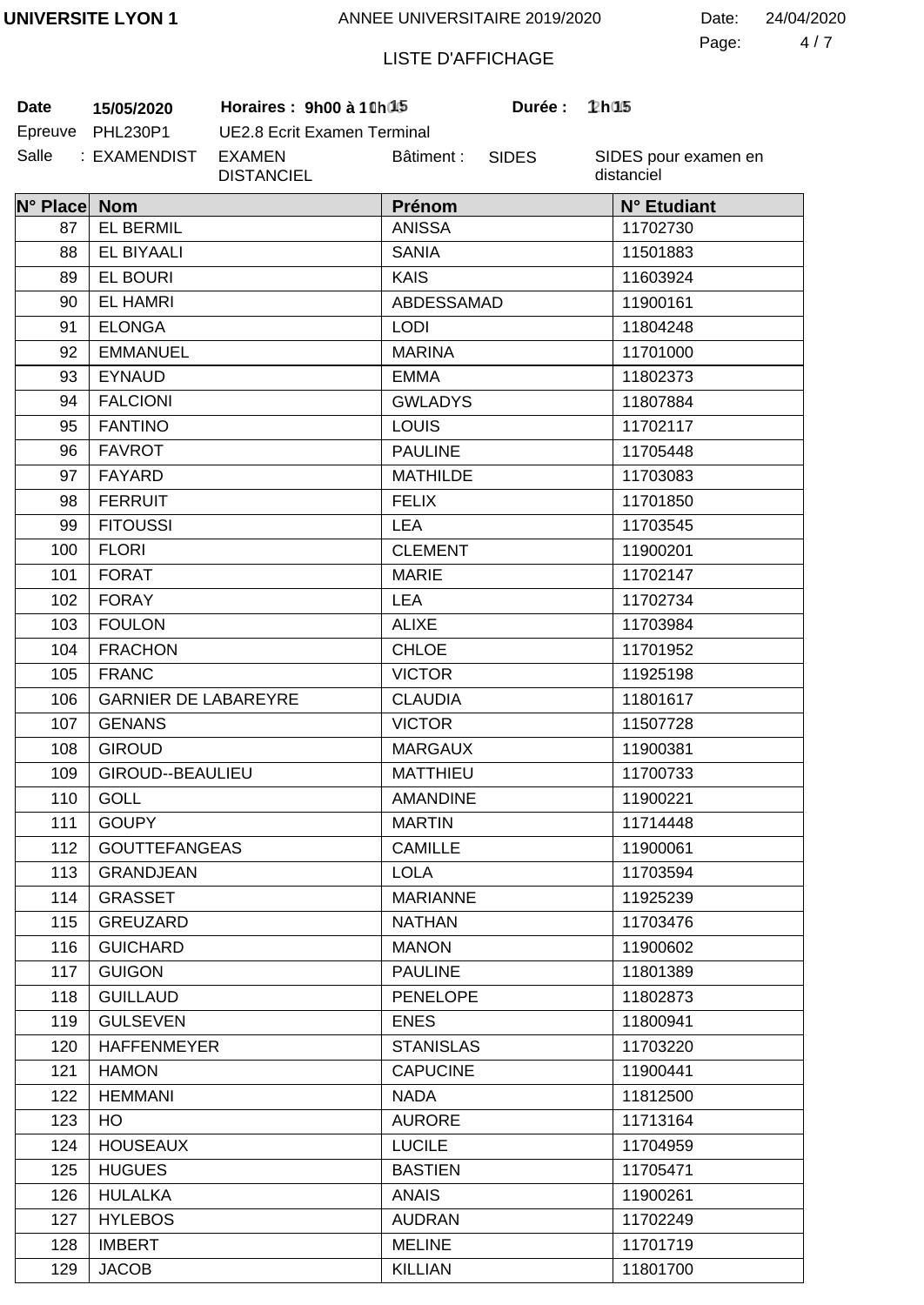5 7 Page: Date: 24/04/2020

# LISTE D'AFFICHAGE

**Date 15/05/2020 Horaires : 9h00 à 11h00 Durée : 2h00**

| Date    | 15/05/2020   |
|---------|--------------|
| Epreuve | PHL230P1     |
| Salle   | : EXAMENDIST |

UE2.8 Ecrit Examen Terminal EXAMEN DISTANCIEL Bâtiment :

SIDES

**Durée:** 

| N° Place Nom |                                         | Prénom                      | N° Etudiant |  |
|--------------|-----------------------------------------|-----------------------------|-------------|--|
| 130          | <b>JACQUART</b><br><b>AMELIE</b>        |                             | 11700365    |  |
| 131          | <b>JAMBON</b>                           | <b>ALEXANDRE</b>            | 11701155    |  |
| 132          | <b>JURINE</b>                           | <b>EMMA</b>                 | 11800950    |  |
| 133          | <b>JUSTON</b>                           | <b>FANNY</b>                | 11900521    |  |
| 134          | <b>KACAR</b><br><b>MIKAIL</b>           |                             | 11900541    |  |
| 135          | <b>KADER</b>                            | <b>ABDOULKADER</b>          | 11711245    |  |
| 136          | <b>KEMMEUGNE</b>                        | <b>NOEMIE</b>               | 11811249    |  |
| 137          | <b>KERACHNI</b>                         | <b>SOUMEYA</b>              | 11803755    |  |
| 138          | <b>KHENG</b>                            | <b>ALICE</b>                | 11704083    |  |
| 139          | <b>KOK</b>                              | <b>CHRISTINE</b>            | 11701855    |  |
| 140          | <b>KRIFA</b>                            | <b>OUSSAMA</b>              | 11705401    |  |
| 141          | LACASSAGNE                              | <b>THEO</b>                 | 11700126    |  |
| 142          | <b>LACOUR</b>                           | <b>OCEANE</b>               | 11703678    |  |
| 143          | <b>LACROIX</b>                          | <b>LEA</b>                  | 11900621    |  |
| 144          | <b>LAFFIN</b>                           | <b>SALOME</b>               | 11900181    |  |
| 145          | <b>LAFLOTTE</b>                         | <b>AZARY</b>                | 11702222    |  |
| 146          | <b>LAHLOU</b>                           | <b>DRISS</b>                | 11805861    |  |
| 147          | LAMKADMI                                | <b>ASSIA</b>                | 11900021    |  |
| 148          | LAMY                                    | <b>JUSTINE</b>              | 11802302    |  |
| 149          | <b>LANIEZ</b>                           | <b>CAMILLE</b>              | 11801092    |  |
| 150          | <b>LAURANSON</b>                        | <b>AIMEE</b>                | 11800220    |  |
| 151          | <b>LEBORGNE</b>                         | <b>BASILE</b>               | 11700510    |  |
| 152          | <b>LEBRUN</b>                           | <b>THEO</b>                 | 11705283    |  |
| 153          | LEGRAM                                  | <b>WIAM</b>                 | 11713245    |  |
| 154          | LEGRAND                                 | <b>ALBAN</b>                | 11601613    |  |
| 155          | <b>LEMOINE</b>                          | <b>PAULINE</b>              | 11702929    |  |
| 156          | <b>LEPETIT</b>                          | <b>ROXANE</b>               | 11704128    |  |
| 157          | <b>LIVE LUN</b>                         | <b>CASSANDRE</b>            | 11900241    |  |
| 158          | <b>MAI</b>                              | PHUONG TRANG                | 11612122    |  |
| 159          | <b>MANDON</b>                           | <b>CHARLOTTE</b>            | 11900601    |  |
| 160          | <b>MASHEKU</b>                          | <b>KLAUS</b>                | 11407693    |  |
| 161          | <b>MATAS</b>                            | <b>VICTOR</b>               | 11706352    |  |
| 162          | <b>MAYEN</b>                            | <b>THOMAS</b>               | 11603655    |  |
| 163          | <b>MEJAI</b>                            | <b>DONIA</b>                | 11506419    |  |
| 164          | <b>MESSAOUDI</b>                        | <b>NADIR</b>                | 11703376    |  |
| 165          | <b>MILLE</b>                            | <b>CHARLOTTE</b>            | 11704874    |  |
| 166          | <b>MOLLIER</b>                          | <b>JULIETTE</b><br>11900821 |             |  |
| 167          | <b>MONDON</b><br><b>OCEANE</b>          |                             | 11701327    |  |
| 168          | <b>MONEGAT</b>                          | MAËLLE                      |             |  |
| 169          | <b>ORIANE</b><br><b>MONTAGNE</b>        |                             | 11900402    |  |
| 170          | <b>CHLOÉ</b><br><b>MORALES MASCLAUX</b> |                             | 11900404    |  |
| 171          | <b>MOREL</b>                            | <b>ANTONIN</b>              |             |  |
| 172          | <b>MOUAZER</b>                          | <b>CELINE</b>               | 11611521    |  |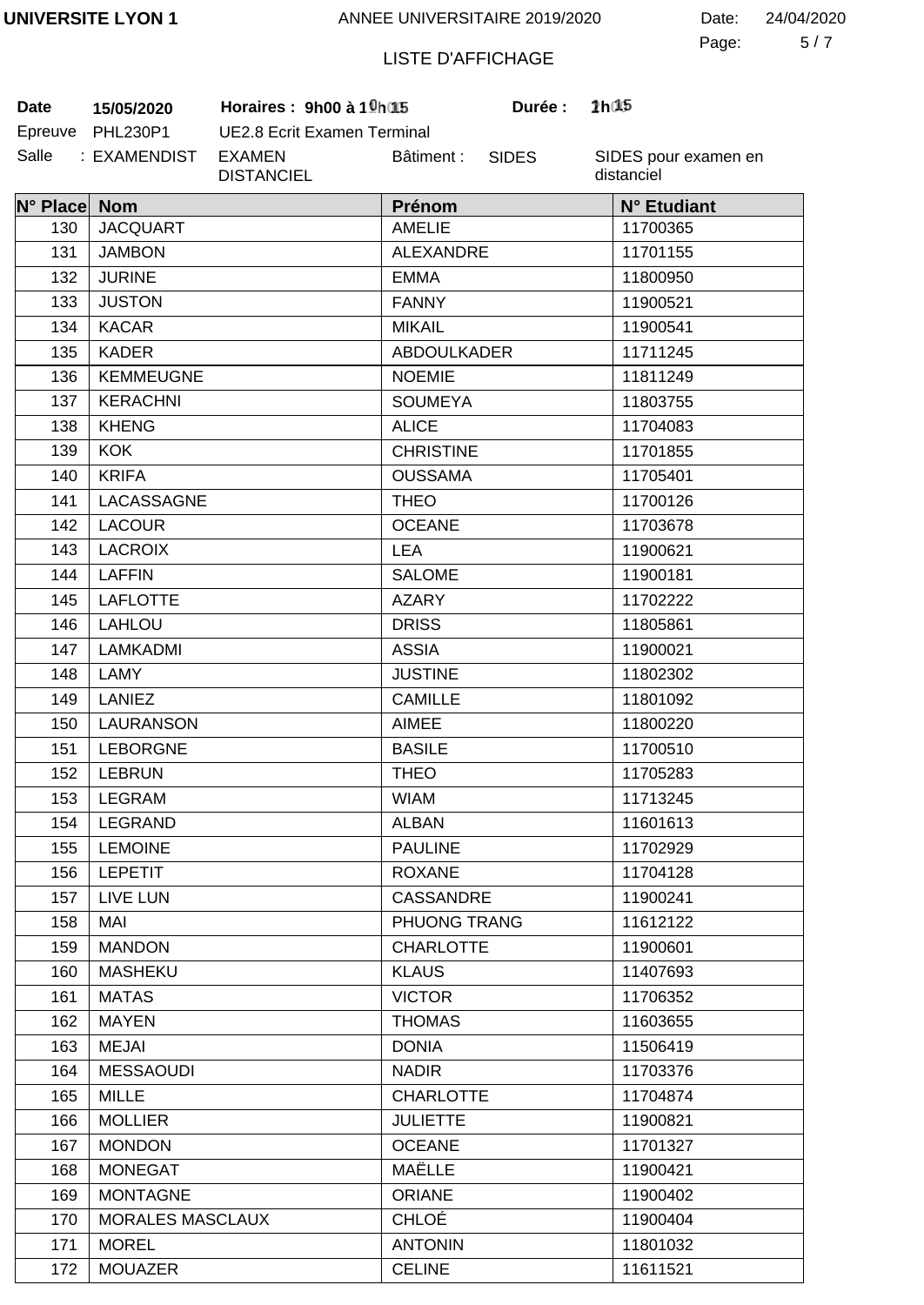6 7 Page: Date: 24/04/2020

# LISTE D'AFFICHAGE

**Date 15/05/2020 Horaires : 9h00 à 11h00 Durée : 2h00**

| Date    | 15/05/2020      |  |  |
|---------|-----------------|--|--|
| Epreuve | <b>PHL230P1</b> |  |  |
| Salle   | : EXAMENDIST    |  |  |

UE2.8 Ecrit Examen Terminal EXAMEN DISTANCIEL Bâtiment :

SIDES

**Durée:** 

| N° Place Nom |                    | Prénom           | N° Etudiant |
|--------------|--------------------|------------------|-------------|
| 173          | <b>MOUNIER</b>     | <b>JOHANN</b>    | 11703188    |
| 174          | <b>MOUNTADIR</b>   | <b>INES</b>      | 11900341    |
| 175          | <b>MOUSSAOUI</b>   | <b>SHAYMA</b>    | 11909094    |
| 176          | <b>MOUTON</b>      | <b>MANON</b>     | 11907982    |
| 177          | <b>MULLER</b>      | <b>CAMILLE</b>   | 11804274    |
| 178          | <b>MUSTO</b>       | <b>MAXIME</b>    | 11701344    |
| 179          | <b>NATSIS</b>      | <b>ANGELOS</b>   | 11703730    |
| 180          | NGOUNDA MANGA      | <b>LOUISA</b>    | 11807211    |
| 181          | <b>NGUYEN</b>      | <b>TRONG VAN</b> | 11700816    |
| 182          | <b>NSETO</b>       | <b>ANDREA</b>    | 11407158    |
| 183          | <b>NUEL</b>        | <b>JEANNE</b>    | 11900581    |
| 184          | <b>OLLIER</b>      | <b>DOMITILLE</b> | 11700866    |
| 185          | <b>ORLHAC</b>      | <b>ELISA</b>     | 11805690    |
| 186          | <b>OUACHANI</b>    | <b>JIHANE</b>    | 11705620    |
| 187          | <b>PARENT</b>      | <b>SASSANDRA</b> | 11802589    |
| 188          | <b>PARMENTIER</b>  | <b>CHLOE</b>     | 11900401    |
| 189          | PERARD             | <b>MARIE</b>     | 11805397    |
| 190          | <b>PIASECKI</b>    | <b>LISA</b>      | 11802832    |
| 191          | <b>PICHON</b>      | <b>DIANE</b>     | 11806783    |
| 192          | <b>PIROUX</b>      | <b>YVAN</b>      | 11704209    |
| 193          | <b>POINOT</b>      | <b>VALENTINE</b> | 11900361    |
| 194          | <b>POLITTE</b>     | <b>AGATHE</b>    | 11800405    |
| 195          | <b>PONTONNIER</b>  | <b>BAPTISTE</b>  | 11700185    |
| 196          | <b>POUGNER</b>     | <b>JADE</b>      | 11900362    |
| 197          | POUILLARD BERTRAND | <b>LOIC</b>      | 11705219    |
| 198          | <b>POULY</b>       | <b>MARINE</b>    | 11802323    |
| 199          | <b>RAHAB</b>       | <b>HICHAM</b>    | 11900641    |
| 200          | RAMI               | <b>ISMAEL</b>    | 11705188    |
| 201          | <b>RAVIER</b>      | <b>LISA</b>      | 11701403    |
| 202          | <b>REBORA</b>      | <b>INES</b>      | 11700841    |
| 203          | <b>REVIL</b>       | <b>CHLOE</b>     | 11703785    |
| 204          | <b>RHOUMY</b>      | <b>CLEMENT</b>   | 11807840    |
| 205          | <b>RICHARD</b>     | <b>MATHIS</b>    | 11700748    |
| 206          | <b>RINGRESSI</b>   | <b>AXELLE</b>    | 11703557    |
| 207          | <b>ROBERT</b>      | <b>JULIETTE</b>  | 11801321    |
| 208          | <b>ROBERT</b>      | <b>ZOE</b>       | 11703697    |
| 209          | <b>ROBICHON</b>    | PIERRE-YVES      | 11713302    |
| 210          | <b>ROCHE</b>       | <b>LUCIE</b>     | 11801341    |
| 211          | <b>ROMDHANA</b>    | <b>SYRINE</b>    | 11908820    |
| 212          | <b>ROMEUF</b>      | <b>MATHILDE</b>  | 11900481    |
| 213          | <b>ROSSET</b>      | <b>AXEL</b>      | 11908095    |
| 214          | <b>ROUSSEAU</b>    | <b>MADDY LOU</b> | 11702377    |
| 215          | <b>ROUSSEL</b>     | <b>CHARLENE</b>  | 11800236    |